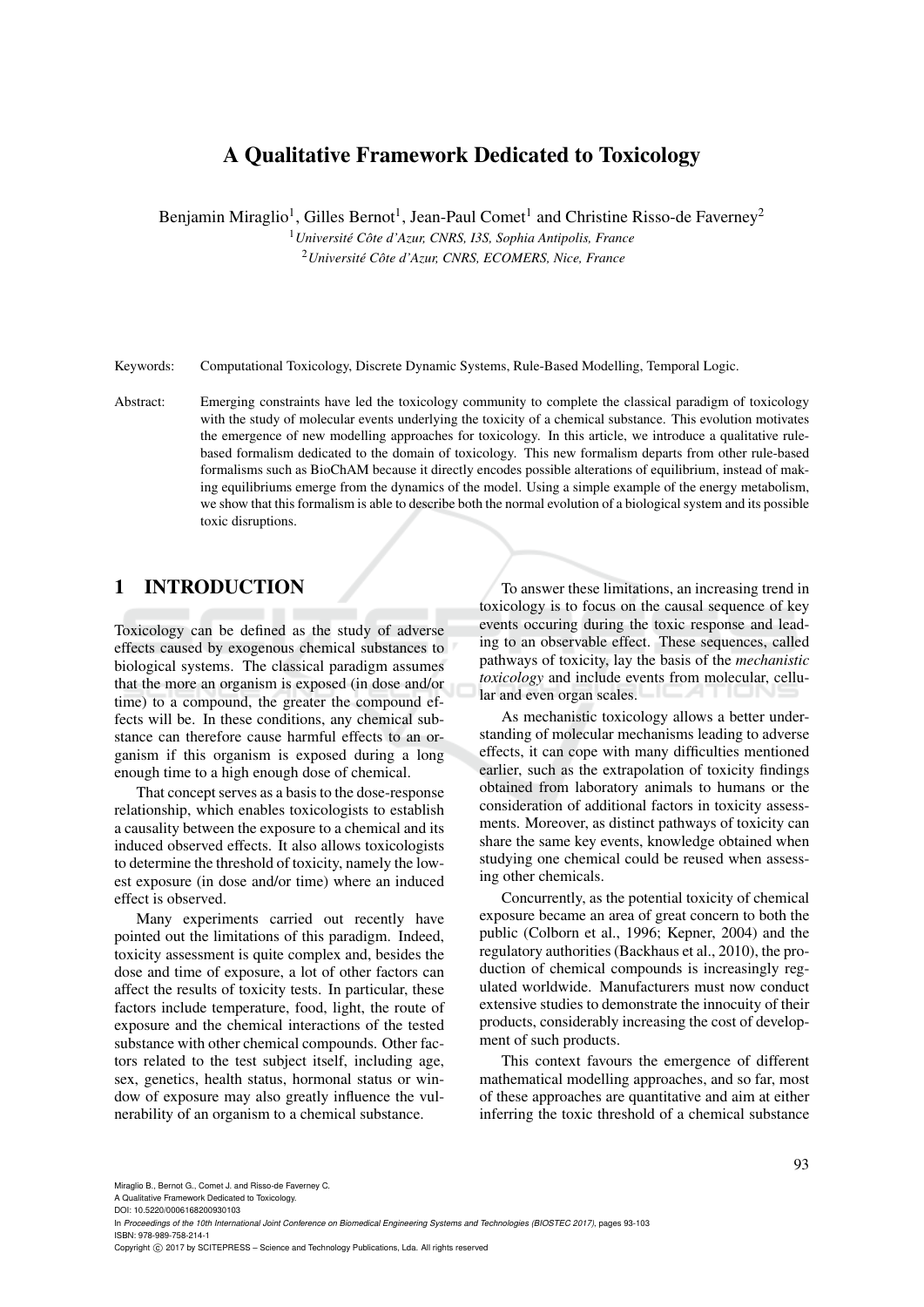or confirming its specific pathway of toxicity. These objectives require a lot of toxicological data. This can be restrictive given the current acquisition cost of new biological data. There is thus an incentive to develop methods that do not focus on toxic thresholds but instead, aim at describing pathways of toxicity in a *qualitative* manner. Such an approach would focus on equilibrium shifts and would therefore require comparatively less toxicological data.

In this article, we present a new qualitative formalism allowing to enumerate all the conceivable pathways of toxicity linked to a compound present in a given biological system. As a lot of these modelled pathways are biologically improbable, it is then possible to encode into temporal logic basic toxicological knowledge and filter out the less relevant ones. The remaining modelled pathways can finally serve as a basis to design more informative experiments and help toxicologists in their search of new pathways of toxicity.

The next section of this article is dedicated to the brief description of related work focusing on formal frameworks dedicated to model biological systems. As our formalism is presented alongside examples inspired from the energy metabolism, section 3 sketches an overview of the energy metabolism and its key components. In section 4, we explain how to use the new formalism to describe the equilibrium changes of a system. In section 5, we show how to integrate toxicological knowledge in the system using temporal logic. Finally, this formalism is applied to a simplified model of the energy metabolism in section 6.

### 2 RELATED WORK

The rule-based formalism presented throughout this article was originally inspired from the Boolean semantics of BioChAM (Calzone et al., 2006), an environment able to model biological systems as networks of chemical reactions. However, several specificities of toxicology make this environment not optimal when handling toxicological models, motivating the development of a more domain-oriented formalism. For instance, the notion of abnormal concentrations required us to adopt multivalued semantics. Furthermore, the presence of modulations of reactions, crucial in toxicology, is difficult to handle with BioChAM. This motivated us to directly describe equilibrium changes in a biological system, abstracting any quantitative computing steps.

Pathway logic (Talcott, 2008) is another framework dedicated to the description of biological systems while highlighting structural aspects of the cell. Unfortunately, this framework is also not adapted to deal with specificities of toxicology such as abnormal concentrations or modulations of reactions.

Finally, Bio-PEPA (Ciocchetta and Hillston, 2009) is a modelling approach where biological systems are formalised as discrete models. These models include precise biological information such as kinetic laws and stoechiometry. Different analysis can then be performed on these models, ranging from the construction of continuous time Markov chains to the translation of models into ordinary differential equations. However, the discretisation required for continous time Markov chains and probabilistic model checking approaches is based on a precise knowledge of kinetic parameters. Unfortunately, this precise knowledge is often unavailable, leaving room for a framework where reaction rates are abstracted. Of course, such a framework should maintain the possibility for toxicologists to easily express concurrency between equilibrium changes.

# 3 A QUICK INTRODUCTION TO METABOLISM

The metabolism can be described as the set of chemical reactions allowing cells to survive. A major distinction in metabolism is made between catabolism and anabolism. Catabolism refers to the set of reactions degrading molecules in smaller parts. Catabolic reactions are mainly oxidations and tend to produce energy for the cell. On the contrary, anabolism gathers synthesis reactions producing key molecules for the cell and tend to require energy.

In addition to the catabolism/anabolism separation, metabolic reactions can also be clustered depending on the type of molecules they handle. Hence, carbohydrate metabolism refers to pathways managing glucose and other carbohydrates and the lipid metabolism regroups reactions that both break down and synthesise lipids. Obviously, these different clusters of reactions are heavily interconnected, and the most notable intermediary molecules are called metabolic crossroads.

The formalism developed in this article will be illustrated by a simple model of the energy metabolism of a mammalian hepatic cell in aerobic conditions. Here, the energy metabolism can be understood as a set of reactions including pathways belonging to carbohydrate and lipid metabolisms as well as additional chemical reactions occuring in mitochondria. This set of reactions is summarised in Figure 1 and frequent references to this figure will be made during the description of the reactions. Note that the subcellular lo-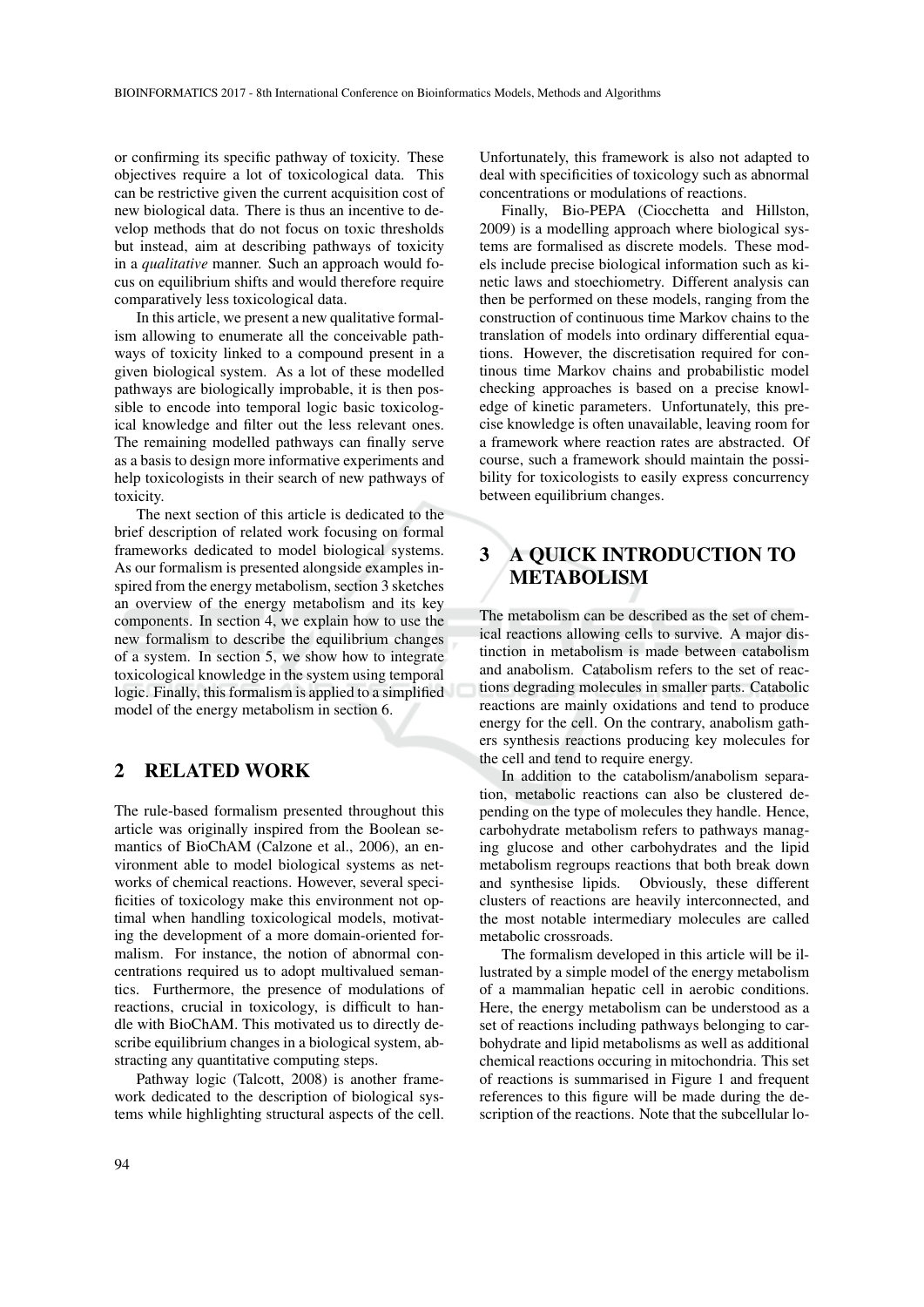

Figure 1: Representation of a simplified energy metabolism model. Arrow captions correspond to rule identifiers developed in Section 6.

cation of the reactions (cytosol or mitochondria) is abstracted in this figure. Moreover, reactions favoured in low energy situations are depicted by using plain arrows while reactions promoted in high energy cases are shown with dotted arrows.

Carbohydrate Metabolism. Carbohydrates constitute one of the main energy supply for cells and their metabolism is essentially located in the cell cytosol.

The main catabolic pathway is glycolysis (GlyL), which converts glucose (Gluc) and several other carbohydrates into pyruvate (Pyr) (Pilkis and Granner, 1992). Pyr then migrates to mitochondria where it is decarboxylated (PyDC) into acetyl-CoA (ACoA), an important metabolic crossroads. Note that the decarboxylation of Pyr into ACoA is performed by the pyruvate dehydrogenase complex (PDH) (Pettit et al., 1975). This enzymatic complex will not be included in the application model developed in Section 6 and is not represented in figure 1. However, it is used in the running example illustrating Section 4.

The anabolic counterpart of glycolysis, the gluconeogenesis (GNG), uses energy to create new molecules of Gluc (Pilkis and Granner, 1992). It should be noted that Pyr carboxylation (PyC) into oxaloacetatic acid (OAA) - the first step of gluconeogenesis - directly competes with Pyr decarboxylation (PyDC) to ACoA. The competition outcome depends on the quantities of available ACoA: if there is a shortage, Pyr is decarboxylated to ACoA, otherwise, it is carboxylated in OAA (Owen et al., 2002). The other reactions composing gluconeogenesis are mainly reversed glycolysis reactions.

Lipid Metabolism. Lipids are another important source of energy for cells. The β-oxidation ( $β$ Ox) is the main catabolic pathway and degrades fatty acids (FA) into ACoA in mitochondria (Schulz, 1991). Conversely, lipogenesis (LipoG) occurs in the cytosol and converts ACoA into FA (Hellerstein et al., 1991).

It is interesting to note that both lipid and carbohydrate catabolic pathways result in the production of ACoA. Indeed, ACoA is actually an important metabolic crossroads and can be involved in the production of either new molecules - notably lipids - or energy, through its inclusion in the citrate cycle (CC). The inclusion of ACoA in the citrate cycle results in the destruction of ACoA, represented in figure 1 by the symbol "∅".

Citrate Cycle. The citrate cycle (CC), also known as tricarboxylic acid cycle, is a key component of energy production (Owen et al., 2002). It starts with the conjugation of ACoA and OAA to form citrate (Cit) and is then composed of a sequence of reactions resulting in the regeneration of OAA and the production of energy (Owen et al., 2002). Hence, the overall cycle only decreases ACoA levels to produce energy, therefore, only ACoA is consumed in Figure 1. On top of the production of energy, the citrate cycle also produce reduced compounds. These reduced compounds are then used to fuel the mitochondrial respiratory chain (MRC, not represented in Figure 1), generating even more energy (Chance and Williams, 1956).

Reduction-oxidation Reactions. The reduced compounds are actually coenzymes such as nicotinamide adenine dinucleotide or flavine adenine dinucleotide that act as electron transporters in the cell and can have either an oxidised or a reduced form. For the sake of simplicity, we will summarise the ratio between reduced and oxidised coenzymes as the reducing potential of a cell (pRed). A high (resp. low) reducing potential therefore means high (resp. low) concentrations in reduced coenzymes and subsequent low (resp. high) levels of oxidised coenzymes.

As a matter of fact, the whole metabolism can be seen as a network of reduction-oxidation (redox) reactions and the reducing power of a cell can inform on the state of the cell metabolism. For instance, both carbohydrate and lipid catabolic pathways reduce oxidised coenzymes in their reduced form (increasing the cell reducing potential), while conversely, both anabolic pathways oxidise reduced coenzymes in their oxidised form (decreasing the reducing potential).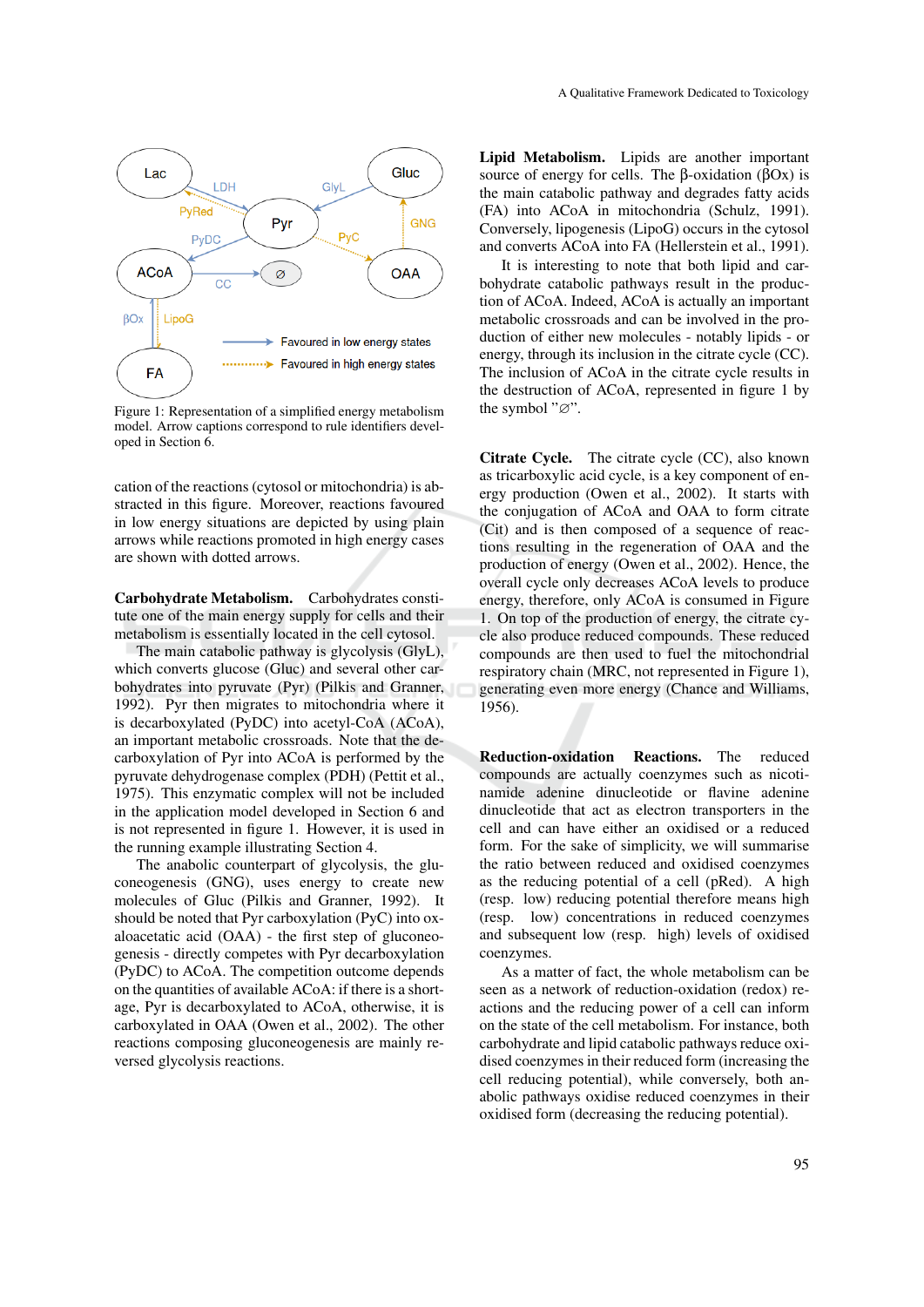For the sake of clarity, modifications of the reducing potential are not directly shown in Figure 1 but can be deduced from the arrows nature. Indeed, reactions favoured in low energy states tend to produce reducing potential (solid arrows in figure 1) while reactions favoured in high energy states tend to decrease the reducing potential of a cell (dotted arrows in figure 1).

As previously said, mitochondria are able to create energy from the reduced coenzymes. This process decreases the reducing power, regenerating the oxidised coenzymes supplies of the cell, allowing the continuation of catabolic reactions.

Another important source of coenzymes oxidation lays in the cytosolic reduction of Pyr into lactate (Lac) (Brooks, 1998). If mitochondria functioning falters, the pyruvate reduction (PyRed) is still able to resupply the cell in oxidised coenzymes, preventing the interruption of catabolic pathways. Since pyruvate reduction is reversible, its reversed reaction (lactate dehydrogenation or LDH), can also generate reducing potential while converting Lac in Pyr. The newly created Pyr can, in turn, either generate a lot of energy through its decarboxylation in ACoA or participate to the gluconeogenesis through carboxylation in OAA (see Carbohydrate metabolism paragraph).

Disruptions of the Cell Reducing Potential. As the cell reducing potential is central to a lot of metabolic reactions, disruptions of the redox equilibrium can have great impacts on the organism. For instance, alcohol dehydrogenase is able to convert ethanol (Eth, not represented in Figure 1) to acetaldehyde while greatly increasing the cell reducing potential. If this increase is strong enough, it can saturate the mitochondrial respiratory chain and trigger the reduction of Pyr into Lac. The subsequent accumulation of Lac in cells can then lead to troubles such as metabolic acidosis.

Furthermore, as the presence of Eth triggers Pyr reduction into Lac, the amount of Pyr available to carboxylation in OAA is decreased. The subsequent production of Gluc from OAA through the gluconeogenesis is then strongly impacted. Since gluconeogenesis is an important pathway to address hypoglycemia, a fasting organism can thus see its capacity to recover from hypoglycemia strongly damaged after its exposition to ethanol (Field et al., 1963).

## DESCRIBING EQUILIBRIUM **CHANGES**

A biological system can be described as a set of biological entities interacting with each other at different concentrations. In a given organism, each entity has a concentration regarded as normal in standard conditions. For instance, the normal blood concentration of glucose is about 1 g/L in an adult human.

Our domain-oriented formalism allow us to represent the evolution of the concentration of each entity and to depict abnormal concentrations from which toxicity can arise. Indeed, we introduce four qualitative abstract levels, which are listed here in increasing order:

- ε reflects a negligible concentration of a given entity, that is to say a concentration too low to trigger any reaction in the biological system.
- ι conveys an abnormally low concentration, *i.e.* a relative lack of this entity that can affect some mechanisms in the biological system.
- ∆ indicates a normal concentration.
- $\bullet$   $\theta$  shows an abnormally high concentration, namely an excess of this entity.

Notation 1. [Concentration levels] *We note* L *the set* {ε,ι,∆,θ} *equipped with the total order relation such that:*  $\epsilon < 1 < \Delta < \theta$ *. The elements of*  $\mathbb{L}$  *are called* concentration levels*.*

In a given biological system and depending on the studied issue, not all entities have concentrations regarded as abnormally low or high. Therefore, only the levels  $\varepsilon$  and  $\Delta$  are mandatory for each entity,  $\iota$  and θ being optional.

Taking this variation in consideration, the signature of a biological system allows the definition of the set of biological entities considered in the system and, for each entity, its admissible concentration levels.

Definition 1. [Signature] *A* signature *is an application*  $E: E \to \mathcal{P}(\mathbb{L})$  *where E is a finite set and for all*  $e \in E$ ,  $\{\varepsilon, \Delta\} \subset \mathcal{E}(e)$ *. Elements of E are called* entities *and for each entity e, E*(*e*) *is called the set of* admissible levels *of e.*

For instance, the signature of a basic energy metabolism model may involve  $E = \{ \text{PDH}, \text{Pyr}, \text{ACoA}, \text{OAA}, \text{Cit} \}$  can correspond to the set of five entities where each entity has its own set of admissible levels. For example, we may have  $\mathcal{L}(\text{Pyr}) = {\varepsilon, \iota, \Delta, \theta}.$ 

After defining the system signature, the state of the system can be defined as the qualitative level of each entity present in the system. The previous example model can be at a state  $\eta_0$  where PDH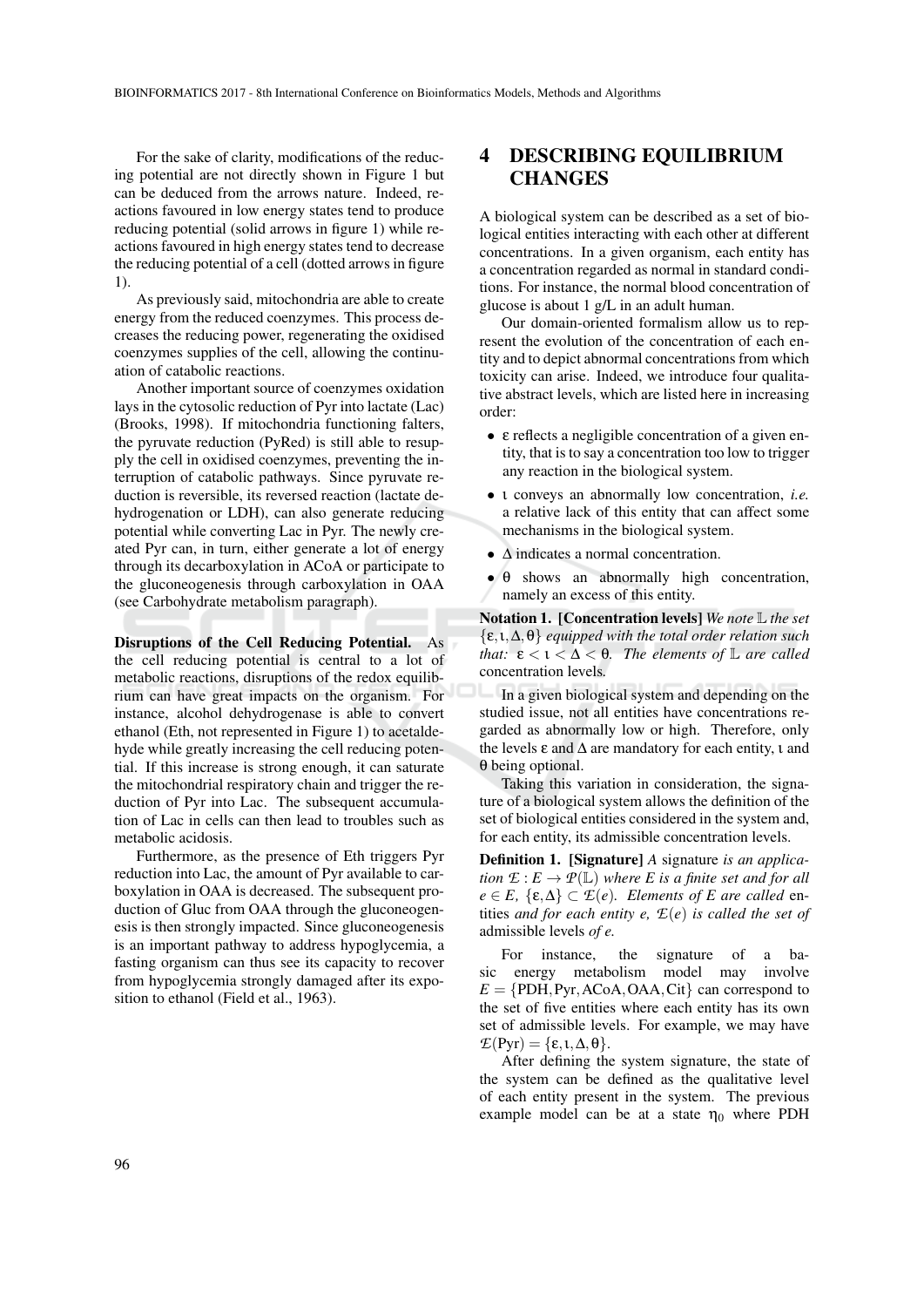is at the level  $\Delta$ , noted  $η_0(PDH) = \Delta$  and where  $\eta_0(Pyr) = \theta$ ,  $\eta_0(ACoA) = 1$ ,  $\eta_0(OAA) = \Delta$  and  $\eta_0(Cit) = \varepsilon$ . This state can also be written:

$$
\eta_0 = (\Delta, \theta, \iota, \Delta, \epsilon) \quad (1)
$$

where the order of variable is (PDH, Pyr, ACoA, OAA, Cit).

Definition 2. [State] *A signature E being given, the set of* states  $\zeta$  *is the set of functions*  $\eta : E \to \mathbb{L}$  *such that for all*  $e \in E$ ,  $\eta(e) \in \mathcal{E}(e)$ .

In this formalism, the evolution of the system is represented by two functions: the incrementation, noted *incr*, and the decrementation, noted *decr*. These functions apply to one entity at a time and return the level of this entity just above (resp. below) its current level. Because all entities do not have the same set of admissible levels, there is one function defined for each entity. For instance, if  $\mathcal{L}(\text{OAA}) = {\epsilon, \Delta, \theta}$  and  $\eta_0(\text{OAA}) = \Delta$ , then  $incr_{OAA}(\eta_0(OAA)) = \theta$  and  $decr_{OAA}(\eta_0(OAA)) =$ ε. It should be noted that the incrementation (resp. decrementation) function is not defined on the maximal (resp. minimal) level of the admissible levels. Therefore, in our previous example,  $incr<sub>OAA</sub>(η(OAA))$  is not defined if  $η(OAA) = θ$ .

Besides these functions, the formalism also makes use of formulas to describe properties about the entities concentration levels.

Definition 3. [Formula] *The set A of* atomic formulas *on a signature*  $E$  *is the set of expressions of the*  $\forall i = 1...n, A_i \in E$ .<br>form  $a \leq b$  where a and b can be any element of  $E \cup \mathbb{I}$ . *form a*  $\leq b$  *where a and b can be any element of E* ∪L.

*The set*  $\mathcal F$  *of* formulas *on a signature*  $\mathcal E$  *is inductively defined by:*

- *A* ⊂ *F .*
- *if*  $\phi$  *and*  $\psi$  *are elements of*  $\mathcal{F}$ *, then*  $\neg \phi$ *,*  $\phi \wedge \psi$ *,*  $\varphi \lor \psi$ ,  $\varphi \Rightarrow \psi$  *are also elements of f*.

Definition 4. [Satisfaction relation] *A state* η *and*  $a$  *formula*  $\varphi \in \mathcal{F}$  *on a signature*  $\mathcal{E}$  *being given, the* satisfaction relation  $\eta \models \varphi$  *is inductively defined by:* 

- *if*  $\varphi$  *is an atom of the form*  $a \leq b$ *, then*  $\eta \models \varphi$  *if and only if*  $\overline{\eta}(a) \leq \overline{\eta}(b)$  *where*  $\overline{\eta}$  *is the extension of*  $\eta$ *to*  $E \cup \mathbb{L}$  *by the identity on*  $\mathbb{L}$ *.*
- *if*  $\varphi$  *is of the form*  $\varphi_1 \wedge \varphi_2$  *then*  $\eta \models (\varphi_1 \wedge \varphi_2)$  *if and only if*  $\eta \models \varphi_1$  *and*  $\eta \models \varphi_2$ *. We proceed similarly for the other connectives.*

*Moreover,* " $\eta \models \varphi$ " *is read* " $\eta$  *satisfies*  $\varphi$ ".

We may also use the abbreviation  $a = b$  as a shortcut for  $(a \leq b) \wedge (b \leq a)$ . We proceed similarly for  $a < b$ ,  $a > b$  and  $a \geq b$ .

Examples of formulas can be  $\varphi \equiv (Pyr = \theta)$ , stating an excessive presence of Pyr or  $\psi \equiv (\text{Cit} >$ ACoA), stating that the qualitative level of Cit is strictly superior to the one of ACoA. The state  $\eta_0$ , previously described in eq. 1, satisfies  $\varphi$  but not  $\psi$ .

To determine the evolution of the system, a set of rules is then used. A rule can be interpreted as possible modifications in the state which can be abstracted by the following representation:

 $r: A_1 + \cdots + A_m \Rightarrow A_{m+1} + \cdots + A_n$  *boost*( $\varphi$ ) *block*( $\psi$ )

Beside its identifier *r*, each rule includes two sets of entities. The first one, for all *i* in [1,*m*], constitutes the set of "reactants" whose level can be reduced by the application of the rule. The other one, for all *i* in  $[m+1,n]$ , represents the set of "products" whose level can be increased by the application of the rule. A rule also includes two modulating conditions  $\mathit{boost}(\varphi)$  and  $block(\psi)$  ( $\varphi$  and  $\psi$  being formulas) representing respectively a possible positive and negative modulation of the rule. The  $boost(\varphi)$  (resp.  $block(\psi)$ ) modulation takes only effect if  $\varphi$  (resp.  $\Psi$ ) is satisfied and its effects are further detailed later on. Of course, if no modulation is known for a given rule, *boost* and *block* regulations are not displayed in the rule representation.

Definition 5. [Biological action network] *A biological action network on a signature E, or E-action network, is a set R of rules of the form:*

(1)  $r: A_1 + \cdots + A_m \Rightarrow A_{m+1} + \cdots + A_n$  *boost*( $\varphi$ ) *block*( $\psi$ ) *where:*

- *r is an identifier such that there are not two rules in N with the same r.*
- 
- $\bullet$  {*A*<sub>1</sub> ...*A*<sub>*m*</sub>} ∩ {*A*<sub>*m*+1</sub> ...*A*<sub>*n*</sub>} = ∅*.*
- ϕ *and* ψ *are elements of F .*

*For short, we will call such rules E-rules and we will call* state of *R a state on the signature of R.*

Let us note that a rule representing possible alterations of a biological state, it makes no sense to have an entity being part of both reactants and products of a same rule.

Moreover, please notice that a rule can be devoid of any reactant or product. In the previous definition, the index *m* can be equal to zero (the rule does not need any reactant) or *m* can be equal to *n* (the rule has no product). A rule without reactant can be considered as the constitutive production of an entity in a given model and a rule without product can be interpreted as the degradation of an entity. In either cases, the empty solution is depicted using the \_ symbol.

It is worth mentioning that despite the strong resemblance between a rule and a chemical reaction, a rule must *not* be interpreted as quanta of reactants converted into quanta of products but as a possible evolution of the levels of entities present in the rule.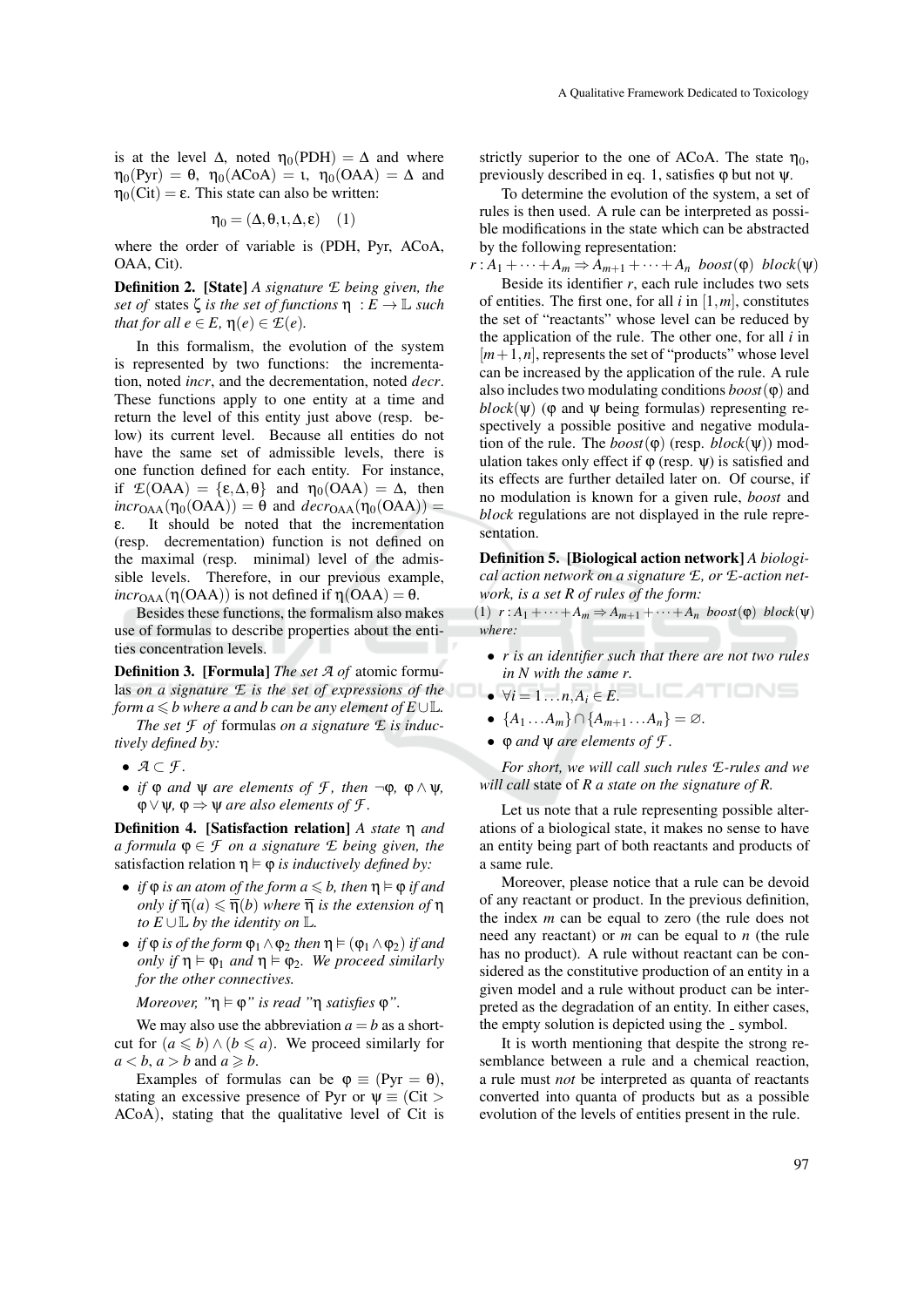As a basic example of rule, the condensation of acetyl-CoA and oxaloacetate to form Cit can be represented by the following rule:

$$
r_A: ACoA + OAA \Rightarrow Ci
$$

Since neither positive nor negative modulating conditions are considered here, only reactants and products are displayed.

In order to be applicable at a given state, a rule must meet basic criteria inspired from biology. First, since the level  $\varepsilon$  is interpreted as a negligible concentration, a rule is applicable only if all its reactants are present at least at the level ι. In addition, a rule cannot be applied if the negative modulating condition *block*() applies, namely if the corresponding formula is satisfied.

Definition 6. [Applicable rule] *Let us consider a state* η *on a signature E. An E-rule r* ∈ *R of the form* (1) *is said* applicable *at the state* η *if and only if:*

- $\forall i = 1...m, \eta(A_i) \neq \varepsilon$ .
- $\bullet$   $\eta \not\vDash \psi$ .

For instance, let us consider the conversion of Pyr into acetyl-CoA by the enzyme name Pyr dehydrogenase (PDH). If we assume that  $\mathcal{L}(PDH) = {\varepsilon, \iota, \Delta, \theta}$ , the conversion can be written as:

 $r_B$  : Pyr  $\Rightarrow$  OAA *block*(PDH  $\lt \Delta$ )

This rule is applicable if and only if the level of Pyr is strictly greater than  $ε$  and the level of PDH is at least ∆, namely if there is Pyr in the system and a normal concentration of PDH. Note that the catalysis, namely the necessary presence of an enzyme to the proper conduct of a reaction, can be expressed using the *block*() condition as in the previous example.

Considering rules as possible alterations of the equilibrium led us to a difficult choice on the way of handling the emergence of abnormal levels of products.

On one hand, we can consider that every reactant of a rule has to be in excess to shift the product(s) equilibrium(s) to excessive levels. This vision is labelled optimistic since we suppose the system less prone to drift towards excessive states. On the other hand, with a more pessimistic perspective, only one reactant in excess is enough to propagate the excess to the product(s).

Both the optimistic and the pessimistic approaches need an exception system to take into account particular biological cases. In the optimistic approach, the exception is a *boost*() statement that relaxes the conditions for a product to reach excessive levels. In the pessimistic approach, the exception would be a *brake*() statement selectively preventing excesses to propagate.

As the optimistic approach is predominant in toxicological data, our formalism implements it thanks

to stricter conditions for a product level to increase. These constraints can be found in the way of computing the potential next level of products.

Definition 7. [Potential next level] *Let R be an Eaction network, let*  $\eta$  *be a state of R, let*  $r \in R$ *. We note*  $\eta_r^{\rhd}$  *:*  $E \to \mathbb{L}$  *the partial function such that*  $\eta_r^{\rhd}(e)$ *is defined if and only if r is applicable and if one of the following conditions is satisfied:*

- $e \in \{A_1...A_m\}$  *and in this case*  $\eta_r^{\triangleright}(e) =$  $decr_e(\eta(e))$ .
- $e \in \{A_{m+1} \ldots A_n\}$ ,  $\eta(e) < \max(\mathcal{E}(e))$ *, and in this case:*

$$
- if \eta \nvDash \varphi \text{ and } \eta(e) < \min_{i \in \{1...m\}} (\eta(A_i)) \text{ then}
$$

$$
\eta_r^{\triangleright}(e) = \text{incr}_e(\eta(e)).
$$

$$
- if \eta \vDash \varphi then \eta_r^{\triangleright}(e) = incr_e(\eta(e)).
$$

The potential next level of an entity through an applicable rule refers to the next level of the entity after the application of that rule. If the entity acts as a reactant, its potential next level is the one returned by the decrementation function applied to that entity.

If the entity acts as a product, its potential next level depends on the *boost*() statement:

- if the *boost*() statement is not satisfied, a product level can increase *only if all the reactants levels are strictly greater* (this is due to the optimistic vision explained previously). In this case, the potential next level of a product is thus the one returned by the incrementation function applied to the product.
- if the *boost*() statement is satisfied, the previous restriction no longer applies. In such cases, the potential next level of a product is returned by the incrementation function applied to it, independently of the reactant levels.

Let us note that the potential next level is returned either by the incrementation or decrementation function. Therefore, when these functions are not defined, the potential next level of an entity is also not defined.

Keeping the conversion of Pyr as an example, we can also specify that an excess of Pyr dehydrogenase can cause trouble in oxaloacetate levels by adding a *boost*() condition to the rule  $r_B$ :

 $r_C$ : Pyr  $\Rightarrow$  OAA *block*(PDH <  $\triangle$ ) *boost*(PDH >  $\triangle$ )

Here, assuming that the rule is applicable at the state  $\eta_0$  and that  $\eta_0(OAA) = \Delta$ , the potential next level of oxaloacetate by this rule can be θ only if  $\eta_0(Pyr) = \theta$  or if  $\eta_0(PDH) > \Delta$  (so,  $\eta_0(PDH) = \theta$ ).

Among all the applicable rules at a given state, only one is applied at a time. When a rule is applied, one and only one of its entities sees its level changing to its potential next level. This means that the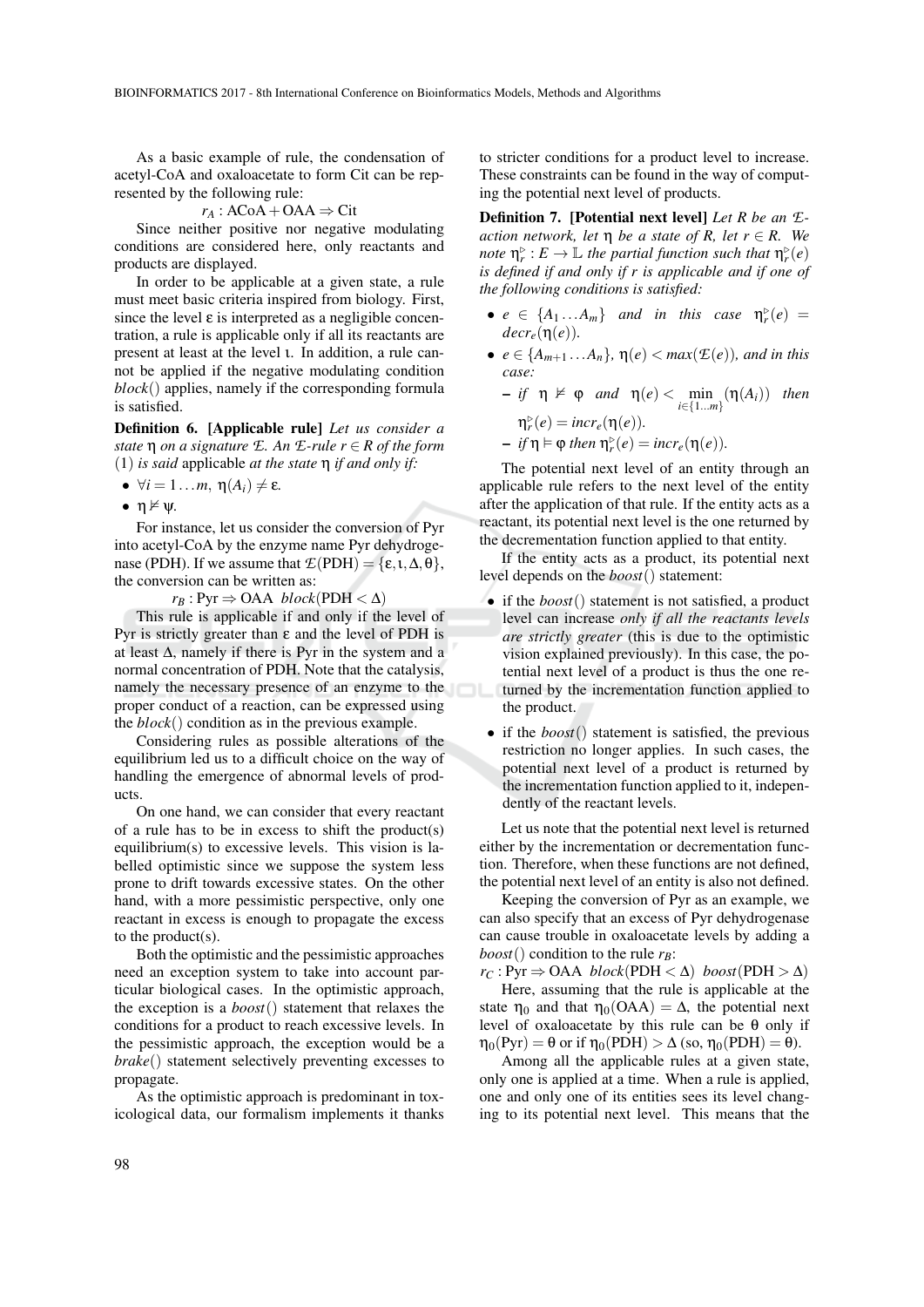level of an entity has to change in order to consider that the rule was applied. Importantly, this also means that a product cannot be updated simultaneously with a reactant, and conversely. Similar ideas have been firstly developed for discrete gene models by Thomas and Snoussi (Snoussi, 1989; Thomas, 1991). This behaviour reflects the possibility for an entity to cross a threshold without all the other entities levels doing likewise.

In brief, starting from a given state, it is possible to determine which rules of the system are applicable at that state. The application of one of these rules then changes the level of one entity, modifying the system state. However, it is possible to stay indefinitely at a same system state thanks to the rule *Id* (whose application does not change the levels of the system entities and that is always applicable).

It is then possible to establish a transition graph, mapping all the possible transitions between the states of a system. An infinite succession of transitions such that the output state of a transition is the input state of the next one is here called a path of the transition graph.

Definition 8. [Transition graph] *The* transition graph *of an E-action network R is the labelled graph whose set of vertices is the set of states* ζ *and the set of edges T is the set of transitions of the form*  $\eta \stackrel{r}{\rightarrow} \eta'$ *such that one of the following condition is satisfied:*

- $\bullet$   $r = Id$  and  $\eta' = \eta$
- *r* ∈ *R and there exists an entity e* ∈ *E such that* η . *r* (*e*) *is defined and:*

$$
- \eta'(e) = \eta_r^{\triangleright}(e)
$$

 $- \forall e' \in E \setminus \{e\}, \ \eta'(e') = \eta(e').$ 

*Remark: The transition graph of an E-action network R canonically defines a labelled Kripke structure*  $L = (L, \Sigma, T)$  *as follows:* 

- $L(\eta) = {\alpha \in \mathcal{A} \mid \eta \models \alpha}.$
- $\Sigma = R \cup \{Id\}.$
- *T can obviously be seen as the set of triplets*  $(\eta, r, \eta')$  *such that*  $(\eta \stackrel{r}{\rightarrow} \eta')$  *is a transition of T*.

 $A$  path  $(\pi \equiv \eta_0 \stackrel{r_0}{\longrightarrow} \eta_1 \stackrel{r_1}{\longrightarrow} \ldots \stackrel{r_{i-1}}{\longrightarrow} \eta_i \stackrel{r_i}{\longrightarrow} \ldots)$  *is then an infinite sequence of labelled transitions such that the input state of r<sub>i</sub> is equal to the output state of r*<sub>*i*−1</sub> *for all i*  $> 0$ *. The set of paths is called*  $\Pi_R$ *.* 

## 5 INTEGRATING TOXICOLOGICAL **KNOWLEDGE**

As the transition graph of a biological system includes many biologically improbable paths, it is necessary to filter out the irrelevant ones and only characterise the interesting paths for toxicologists. Temporal logic and model checking tools have been successfully applied to biological systems, either using Linear Temporal Logic (Ito et al., 2014) or Computation Tree Logic (Bernot et al., 2004). Here, since we seek to filter paths, we need a logic able to express both state and transition properties. We thus use the state/event linear temporal logic (SE-LTL) developed by Chaki (Chaki et al., 2004).

Since a path can be seen as an infinite alternance between states and transitions, atomic temporal formulas concern either a state or a transition. For states, atomic temporal formulas are similar to atomic formulas exposed in Definition 3. For transitions, atomic temporal formulas only involve a rule identifier or the identity operator.

Definition 9. [Temporal formula] *Given an Eaction network R, the set T<sup>R</sup> of* temporal formulas *on R is inductively defined by:*

- $\bullet$  ( $\mathcal{A} \cup R \cup \{Id\}$ ) ⊂  $\mathcal{T}_R$
- *if*  $\varphi$  *and*  $\psi$  *are formulas of*  $T_R$ *, then*  $\neg \varphi$ *,*  $\varphi \wedge \psi$ *,* ϕ∨ψ*,* ϕ ⇒ ψ*, X*ϕ*, F*ϕ*, G*ϕ*,* ϕ*U*ψ *are formulas of TR.*

Definition 10. [Temporal formula satisfaction] *Given an E-action network R and a path*  $(\pi \equiv \eta_0 \stackrel{r_0}{\rightarrow}$  $m_1 \xrightarrow{r_1} \ldots$ )  $\in \Pi_R$ *, the* satisfaction relation  $\models \subset \Pi_R \times T_R$ *is inductively defined on the temporal formulas of T<sup>R</sup> by :*

- $\pi \models \alpha$  *where*  $\alpha \in \mathcal{A}$  *if and only if*  $\eta_0 \models \alpha$ *,*
- $\pi \models r$  where  $r \in R \cup \{Id\}$  *if and only if*  $r = r_0$ *,*
- $\pi \models \varphi \land \psi$  *where*  $(\varphi, \psi) \in T_R^2$  *if and only if*  $\pi \models \varphi$ *and*  $\pi \models \psi$ *, other propositional logic connectives are treated similarly,*
- $\pi \models X \varphi$  *where*  $\varphi \in \mathcal{T}_R$  *if and only if*  $(\eta_1 \stackrel{r_1}{\longrightarrow} \eta_2 \stackrel{r_2}{\longrightarrow}$  $\ldots$ )  $\models \phi$ ,
- $\pi \models G\varphi$  *where*  $\varphi \in T_R$  *if and only if for all*  $i \in \mathbb{N}$ *,*  $(\eta_i \stackrel{r_i}{\rightarrow} \eta_{i+1} \stackrel{r_{i+1}}{\longrightarrow} \dots) \models \varphi,$
- $\bullet$   $\pi \vDash F\varphi$  *where*  $\varphi \in \mathcal{T}_R$  *if and only if there exists*  $i \in \mathbb{N}, (\eta_i \stackrel{r_i}{\rightarrow} \eta_{i+1} \stackrel{r_{i+1}}{\longrightarrow} \dots) \vDash \varphi,$
- $\bullet \ \pi \vDash \varphi \ U \ \psi \ where \ (\varphi, \psi) \in \mathcal{T}_R^2 \ if and only if there$ *exists*  $j \in \mathbb{N}$ ,  $(\eta_j \stackrel{r_j}{\to} \dots) \models \psi$  *and for all*  $0 \leq i < j$ ,  $(\eta_i \stackrel{r_i}{\rightarrow} \dots) \models \varphi.$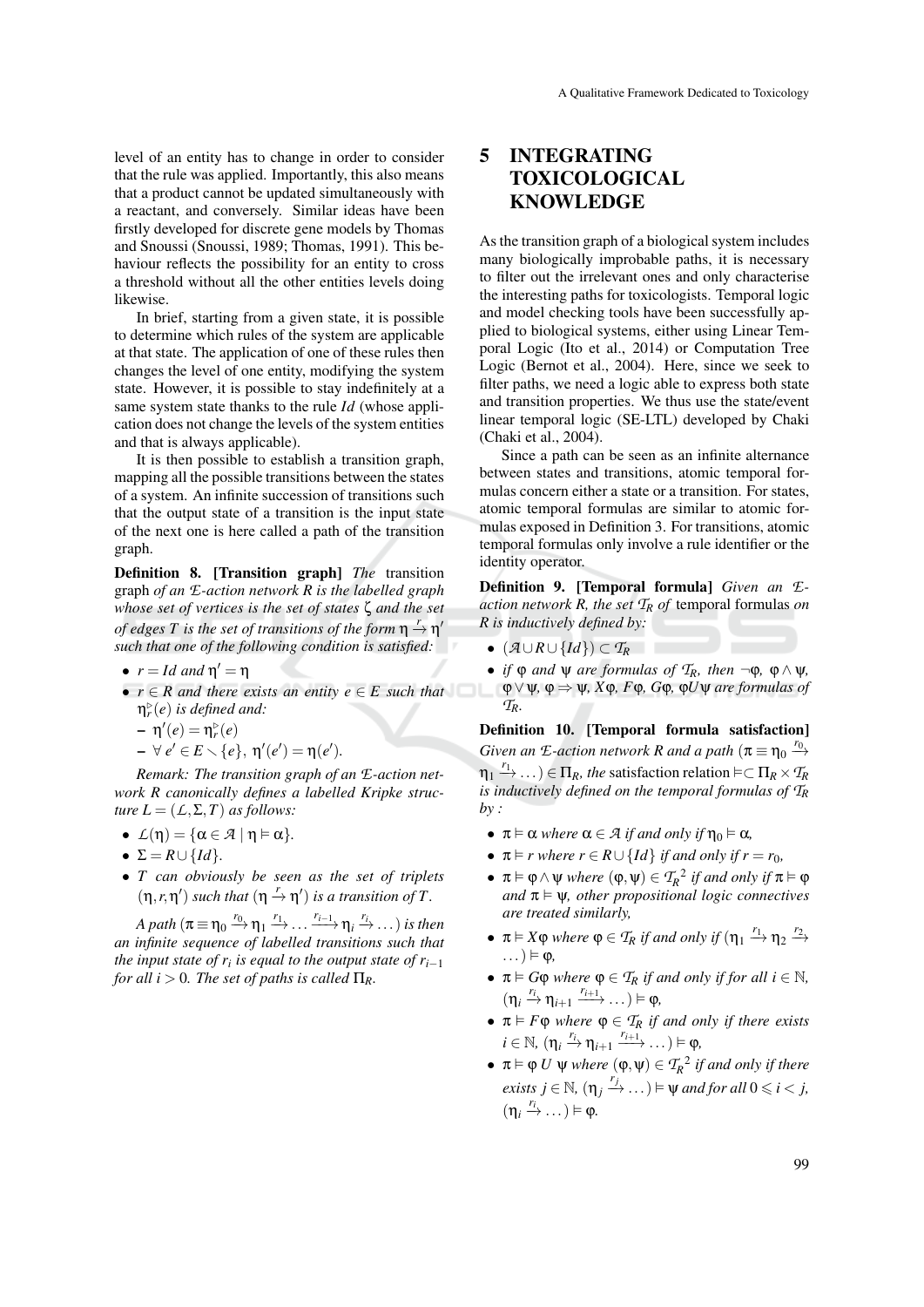Furthermore, for all  $r \in R$  of the form  $r : A_1 + \cdots +$  $A_m \Rightarrow A_{m+1} + \cdots + A_n$  *boost*( $\varphi$ ) *block*( $\psi$ ), we note  $app(r)$  the temporal formula  $(\bigwedge_{i=1}^{m} A_i > \varepsilon) \wedge \neg \psi$  stating that *r* is applicable at the current state (see Definition 6).

In addition, for all  $e \in \mathcal{E}$ , we note  $\downarrow e$  the temporal formula stating that the level of the entity *e* decreases in the next state:

$$
\bigvee_{l \in \mathcal{E}(e) \setminus \{ \varepsilon \}} \left( e = l \wedge X(e = decr_e(l)) \right).
$$

We proceed similarly for ↑ *e*.

For instance in our running example, the property χ characterising paths where an excess of Pyr leads to a future excess of oxaloacetate can be written as:  $G(Pyr > Δ ⇒ F(OAA > Δ))$  and the formula ξ stating that the rule  $r_A$  is the first applied when Cit is absent from the system can be written as:  $G(Cit = \varepsilon \Rightarrow r_A)$ . In this situation, the path beginning with  $(\eta_0 \stackrel{r_B}{\rightarrow} \eta_1)$ , where  $\eta_0 = (\Delta, \theta, \iota, \Delta, \varepsilon)$  and  $\eta_1 = (\Delta, \theta, \iota, \theta, \varepsilon)$  satisfies χ but not ξ.

Finally, the association of the transition graph of a system with a set of properties representing the relevant biological pathways is called a *constrained network*. This constrained network is actually a subset of paths from the transition graph, with each path in this subset satisfying all the expressed biological properties.

Definition 11. [Constrained network] *An E*constrained network *is a couple*  $N = (R, Ax)$  *where R is an E-action network and Ax is a set of temporal formulas.*

Definition 12. [Dynamics of a constrained net**work**] *Given an*  $E$ *-constrained network*  $N = (R, Ax)$ *, the* dynamics of *N is the subset*  $\Pi_N$  *of*  $\Pi_R$  *such that*  $\pi \in \Pi_R$  *belongs to*  $\Pi_N$  *if and only if*  $\pi \models Ax$ .

Since properties filter out irrelevant paths from the transition graph, it is thus possible to use them in conjunction to formal methods to insure that the final constrained network respects basic biological and toxicological properties as well as specific properties related to the studied issue.

# 6 APPLICATION TO THE ENERGY METABOLISM

To illustrate the formalism previously described, we continue with the simplified energy metabolism developed in Section 3. The set of elements introduced in Figure 1 is thus completed with the cell reducing potential (pRed) and ethanol (Eth). The resulting system signature is  $\mathcal{L}_0 = \{$ Gluc, Lac, Pyr, ACoA, OAA, FA, pRed, Eth}.

In order to maximise the amount of possible paths, let us consider that the set of admissible levels of the endogenous entities (namely all entities except Eth) is  $\{\varepsilon, \iota, \Delta, \theta\}$ . In parallel, we will consider the ethanol either absent, present moderately or present in excess in the cell. Its set of admissible levels is thus  $\{\epsilon, \Delta, \theta\}.$ 

The role of each of these entities was developed in Section 3. The reducing potential is here designated as pRed, but as previously described, it is an abstraction of the balance between oxidised and reduced coenzymes. The rule  $\Rightarrow$  pRed thus abstracts the rule OxidisedCoenzymes ⇒ ReducedCoenzymes.

As the amounts of oxidised and reduced coenzymes are interdependent, an increase in pRed means both an increase in reduced coenzymes and a decrease in oxidised coenzymes. This means that the rule  $\Rightarrow$  pRed cannot apply when there is an important lack of oxidised coenzymes, namely when the reducing potential is in excess. This explains the presence of *block* modulations linked to an excess of pRed in some of the rules presented hereunder (GlyL, PyDC, LDH, CC, βOx and EthOx).

The following rules summarise the interactions described in Section 3 and constitute the  $E_0$ -action network  $R_0$ :

 $GlyL : Gluc \Rightarrow Pyr + pRed \ block(pRed = \theta)$  $PyDC: Pyr \Rightarrow ACoA + pRed \ block(pRed = \theta \vee ACoA \ge \Delta)$  $PyC : Pyr \Rightarrow OAA$ PyRed : Pyr + pRed  $\Rightarrow$  Lac<br>LDH : Lac  $\Rightarrow$  Pyr + pRed *block*(pRed =  $\theta$ ) LDH : Lac  $\Rightarrow$  Pyr + pRed *block*(pRed =  $\theta$ )  $CC: ACoA \Rightarrow pRed \ block(pRed = \theta \vee OAA = \epsilon)$  $MRC : pRed \Rightarrow .$  $GNG: OAA + pRed \Rightarrow Gluc$  $LipoG: ACoA + pRed \Rightarrow FA$  $\beta$ Ox : FA  $\Rightarrow$  ACoA + OxPw *block*(pRed =  $\theta$ ) EthOx : Eth  $\Rightarrow$  pRed *block*(pRed =  $\theta$ ) *boost*(Eth >  $\varepsilon$ )

Rule *GlyL* abstracts the whole glycolysis with its transformation of Gluc into Pyr concomitant to the production of pRed. The different futures of Pyr are summarised in rules *PyDC*, *PyC* and *PyRed*. It should be noted that the *block* modulation of *PyDC* represents possible conditions in which Pyr decarboxylation is stopped while *LDH* is the reverse of rule *PyRed*.

The rule *CC* represents the citrate cycle and its production of pRed through the consumption of ACoA. As OAA is an integral part of the cycle, this rule is stopped by a lack of OAA. The rule *MRC* represent the ability for mitochondria to regenerate the oxidised coenzyme (and therefore to decrease pRed).

Rules *GNG* and *LipoG* represent both carbohydrate (gluconeogenesis) and lipid (lipogenesis) anabolic pathways and their use of pRed. Conversely, rule β*Ox* abstracts β-oxidation and its production of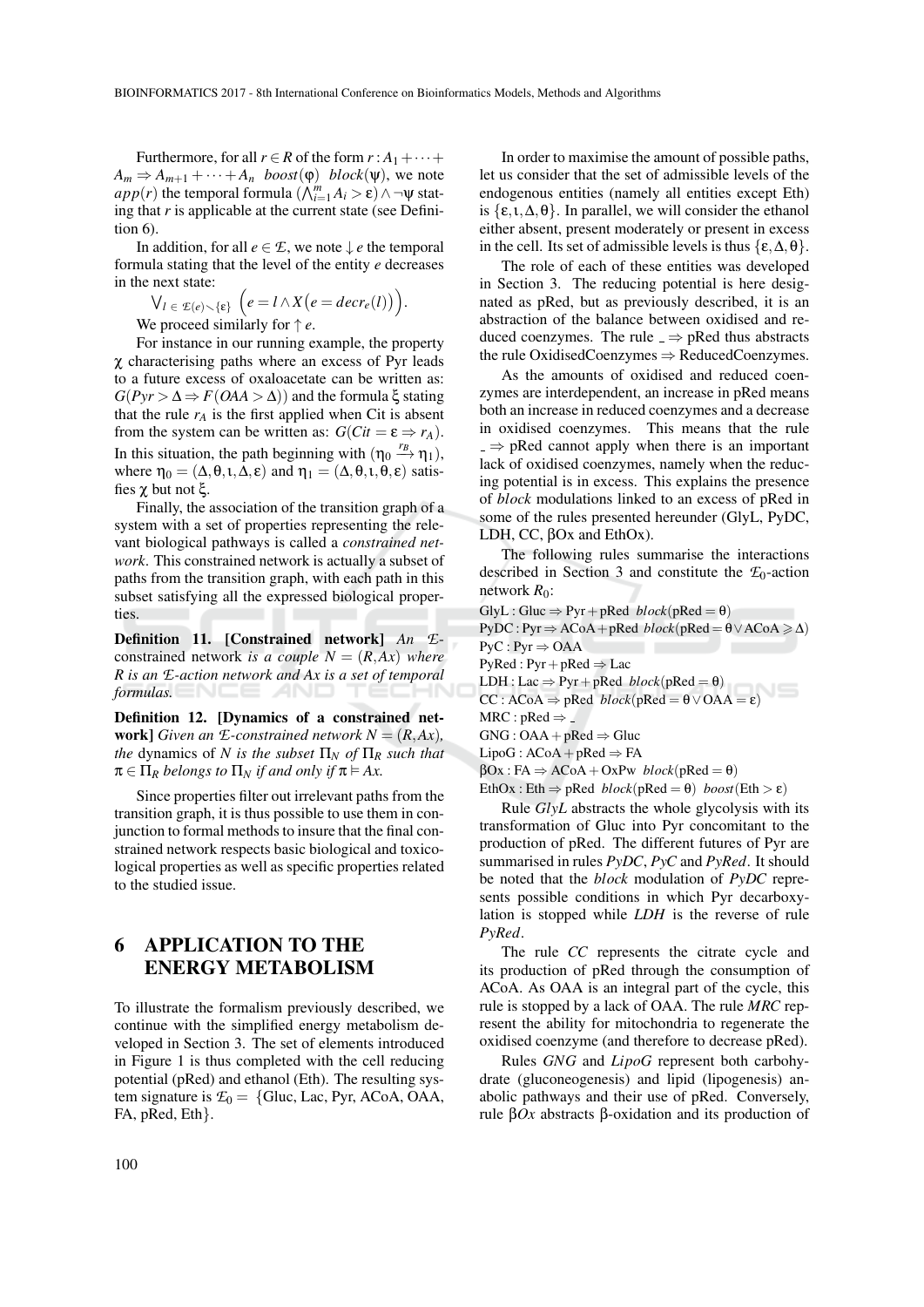Table 1: The set of states present in path  $\pi_0$  with rules applied at each step of the path. In all these states, FA and pRed levels are normal  $(\Delta)$  while there is a lack of Lac (ι) and a complete absence of Eth  $(\varepsilon)$ . The level updated between each state is shown in bold.

|          | State $\vert$ Gluc | Pyr | <b>OAA</b> | <b>ACoA</b> |
|----------|--------------------|-----|------------|-------------|
| $\eta_0$ |                    |     |            |             |
| $\eta_1$ |                    | Δ   |            |             |
| $\eta_2$ |                    |     |            |             |
| $\eta_3$ |                    |     |            |             |
| $\eta_4$ |                    |     |            |             |

pRed.

Finally, the detoxification of Eth by the cell is depicted in *EthOx*, with the *boost* modulation representing the important amount of pRed possibly produced by the detoxification. It should be noted that this detoxification is known to be performed with high priority by the hepatic cell, but this kind of information cannot appear in the rule.

Instead, it will be integrated in the model thanks to temporal formulas as seen in Section 5. For instance, it is known that Pyr can either be carboxylated (*PyC*) or decarboxylated (*PyDC*), depending on the amount of available ACoA. This can be summarized in the temporal formula  $φ_0$ :

 $G((ACoA < ∆ ∧ app(PyC) ∧ app(PyDC)) ⇒ ¬PyC)$ 

This property states that when *PyC* and *PyDC* are applicable, and that there is a lack of ACoA, the rule *PyC* is not applied. Note that the *G* operator surrounding the formula indicates that the property remains true at every step of the path. *PyC* thus never applies when the previous conditions are satisfied.

It is also known that both decarboxylation and carboxylation of pyruvate prevail over pyruvate reduction ( $PyRed$ ), as written in  $\varphi_1$ :

*G*((*app*(*PyRed*)∧(*app*(*PyC*)∨*app*(*PyDC*))) ⇒ ¬*PyRed*)

This property is similar to the previous one and litterally means that when *PyRed* and either *PyC* or *PyDC* are applicable, *PyRed* never applies.

As previously said, these properties can be used to characterise interesting paths allowed by  $R_0$ . Let then  $N_0$  be the constrained network associating  $R_0$  with the two previous properties ( $\varphi_0$  and  $\varphi_1$ ), and let us consider the path  $\pi_0$  beginning with the following prefix (see Table 1):

 $\eta_0 \xrightarrow{GlyL} \eta_1 \xrightarrow{GlyL} \eta_2 \xrightarrow{PyC} \eta_3 \xrightarrow{GNG} \eta_4 \xrightarrow{PyC} \dots$ 

This prefix starts in state  $\eta_0$ . This state can be assimilated to a fasting state, where there is a normal amount of energy supplies (Gluc, FA) and a lack of every other metabolite. The first applied rule, *GlyL* is the glycolysis, restablishing the normal level of Pyr  $(\eta_1)$ . The rule is then triggered again, leading to a de-

Table 2: The set of states present in path  $\pi_1$  with rules applied at each step of the path. In all these states, Lac, ACoA and FA levels are normal  $(∆)$ . The level updated between each state is shown in bold.

|                     |  | State   Gluc   Pyr   OAA | pRed | Eth |
|---------------------|--|--------------------------|------|-----|
| $\eta_{10}$         |  |                          |      |     |
| $\mathfrak{y}_{11}$ |  | <u>⁄ ।</u>               |      |     |
| $\eta_{12}$         |  |                          |      |     |

Table 3: The set of states present in path  $\pi_3$  with rules applied at each step of the path. In all these states, Lac, ACoA and FA levels are normal  $(∆)$ . The level updated between each state is shown in bold.

| <b>State</b> | Gluc $\vert$ | <b>Pyr</b> | <b>OAA</b> | pRed | Eth |
|--------------|--------------|------------|------------|------|-----|
| $\eta_{20}$  |              |            |            |      |     |
| $\eta_{21}$  |              |            |            |      |     |
| $\eta_{22}$  |              |            |            |      |     |
| $\eta_{23}$  |              | ı          |            |      |     |
| $\eta_{24}$  |              |            |            |      |     |

crease in Gluc level. The rule *PyDC* is then applied, leading to an increase in OAA  $(\eta_3)$ . Finally, OAA fuels the gluconeogenesis (*GNG*), restablishing normal glucose levels  $(\eta_4)$ .

Although the prefix of  $\pi_0$  is allowed by the  $\mathcal{F}_0$ action network, it does not satisfy  $\varphi_0$ . Indeed, the priming of Pyr carboxylation (*PyC*) on Pyr decarboxylation ( $PyDC$ ), namely the change from  $\eta_2$  to  $\eta_3$ , in a fasting situation is very unlikely. As the prefix does not satisfy one of the properties of the constrained network, the entire path is filtered out.

Properties are also important to express toxicological knowledge. For instance, the priming of ethanol detoxification (*EthOx*) over all the other rules can be expressed by  $\Psi_0$ :

#### $G(app(EthOx) \Rightarrow EthOx)$

Furthermore, the detoxification reaction produce a lot of reducing potential. This means that whenever an excess of ethanol is detoxified through *EthOx*, the reducing potential of the cell is impacted, hence the formula  $\psi_1$ :

 $G((\text{Eth} = \theta \wedge \text{EthOx}) \Rightarrow (\downarrow \text{Eth} \wedge X(\text{EthOx} \wedge \uparrow \text{pRed})))$ 

Finally, if the cell struggles to decrease the pRed level in presence of Eth, this means that the mitochondrial respiratory chain is saturated. In such cases, the reduction of Pyr (*PyRed*) is triggered, hence the formula  $\Psi_2$ :

 $G((\text{Eth} > \varepsilon \land \neg app(\text{EthOx}) \land app(\text{PyRed})) \Rightarrow \text{PyRed})$ 

To illustrate the consequences of such constraints, let us consider  $N_1$ , the constrained network associating  $R_0$  with the set of properties  $\{\psi_0, \psi_1, \psi_2\}$ . Let us also consider the path  $\pi_1$  beginning with the follow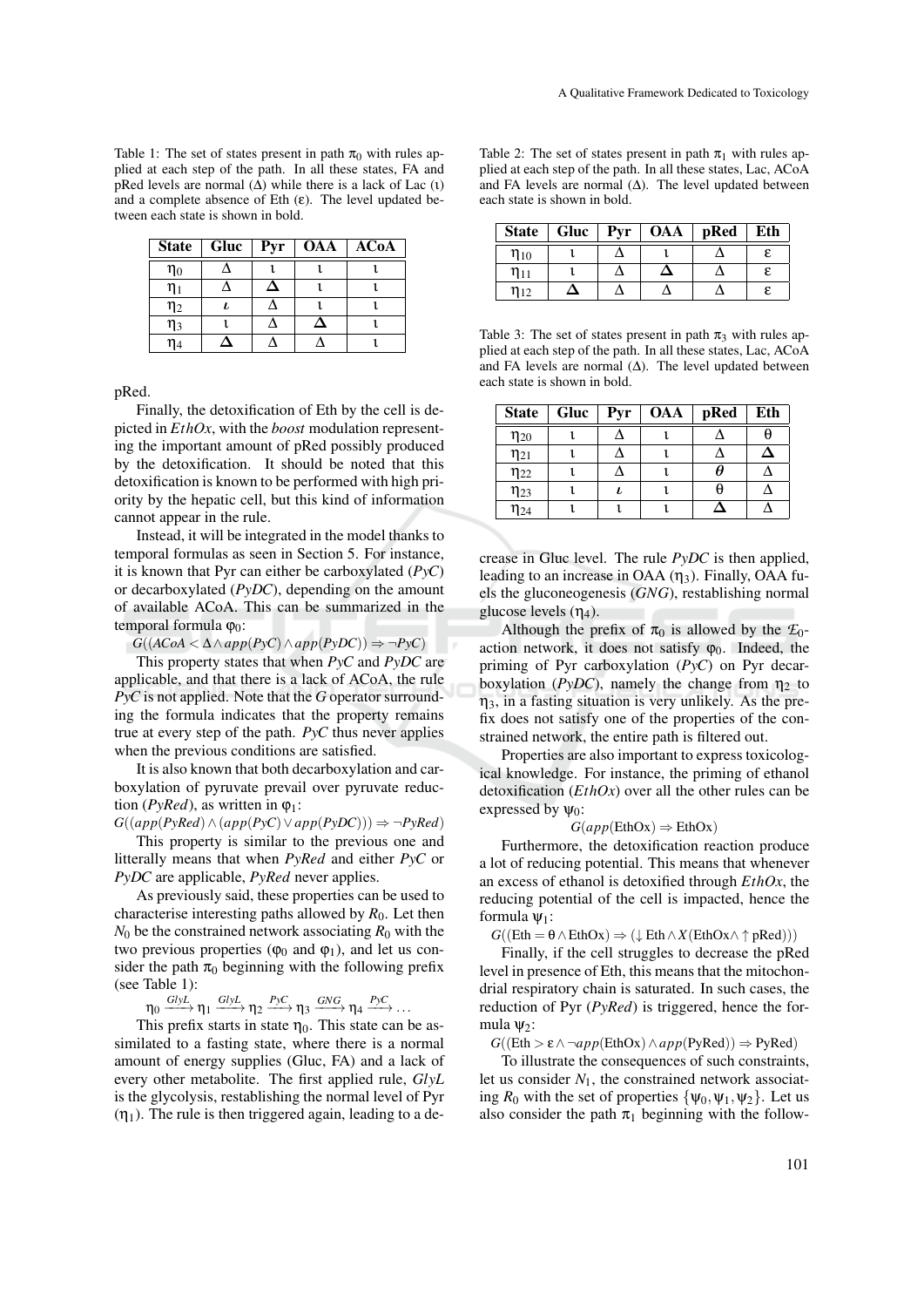ing prefix (see Table 2):

$$
\eta_{10} \xrightarrow{PyC} \eta_{11} \xrightarrow{GNG} \eta_{12} \xrightarrow{PyDC} \dots
$$

This path starts in the state  $\eta_{10}$ , where there is no ethanol, a lack of Gluc and OAA and a normal amount of every other metabolite. This state corresponds to an hypoglycemic state where the cell has the ability to quickly recover its normal glucose level through its supplies in FA and Pyr. Indeed,  $\pi_1$  illustrates one of the possible paths leading to the regeneration of glucose, first with the application of *PyC* to restore OAA levels, then with the application of *GNG*.

Let us now consider  $\pi_2$ , a path similar to  $\pi_1$  except on the beginning state (see Tables 2 and 3):

$$
\eta_{20} \xrightarrow{PyC} \eta_{11} \xrightarrow{GNG} \eta_{12} \xrightarrow{PyDC} \dots
$$

This path starts from  $\eta_{20}$ , which is identical to  $\eta_{10}$ except for the excessive presence of ethanol (see Table 3). This path does not satisfy  $\Psi_0$  since ethanol detoxification is not performed as soon as possible.  $\pi_2$  is thus not retained in  $N_1$ .

Finally, let us take a look at path  $\pi_3$  (see Table 3):  $\eta_{20}$  $\downarrow$  *EthOx*  $\rightharpoonup$   $\eta_{21}$  *EthOx*  $\rightharpoonup$   $\eta_{22}$  *PyRed*  $\rightharpoonup$   $\eta_{23}$  *PyRed*  $\rightharpoonup$   $\rightharpoonup$   $\eta_{24}$  *EthOx*  $\rightharpoonup$  ...

Also starting from  $\eta_{20}$ ,  $\pi_3$  then leads to the detoxification of a part of Eth through  $EthOx$  ( $\eta_{21}$ ), satisfying  $\psi_0$ . The rule  $EthOx$  is then applied again, leading to the increase in pRed and satisfying  $\psi_1$ . Rule *PyRed* is then applied, decreasing the level of Pyr to ι. As pRed is still in excess, *PyRed* is applied a second time, leading to the recovery of normal levels of pRed and satisfying  $\psi_2$ . As  $\pi_3$  satisfies  $\psi_0$ ,  $\psi_1$  and  $\psi_2$ , it is retained in  $N_1$ , illustrating the impaired ability for a cell to regenerate normal glucose levels through the gluconeogenesis in presence of ethanol.

#### 7 CONCLUSION

In this article is presented a new formal framework able to handle several specificities of the toxicology domain not taken into account so far. This rule-based modelling framework relies on the direct description of equilibrium changes happening in a biological system. This description does not model the difference of reaction speed between the model rules, which can affect the system equilibrium. It is however possible to integrate biological and toxicological knowledge about rule kinetics through formulas expressed in temporal logic.

As demonstrated on a simple model of the energy metabolism, its expressive power allows us to describe both the equilibrium changes in the biological system and knowledge about the prioritisation of reactions. This knowledge is then used to filter out irrelevant paths from the resulting model.

In the future, our formalism will be coupled with formal methods with the purpose of generating the comprehensive list of pathways of toxicity present in a model. Indeed, through the use of biological properties, it is possible to define pathological states and list all the paths leading to these states. The resulting paths shall finally be sorted thanks to additional toxicological knowledge. Furthermore, filtering the resulting paths could also highlight gaps in the current toxicological knowledge and help toxicologists in their design of new experiments.

Finally, this formalism will serve as a basis to develop a software platform dedicated to toxicology. This platform is currently under development and it is already possible to run simulations on biological action networks. In the future, the platform will also be able to integrate the temporal formulas and to filter out paths from the biological action networks that do not satisfy the formulas. This will be achieved generating all the paths allowed by a system biological action network and directly checking these paths for their biological relevance thanks to expressed biological properties. Finally, by defining states regarded as pathologic, the platform will then be able to compute all the paths leading to pathologic states and thus propose putative pathways of toxicity to toxicologists.

#### REFERENCES

- Backhaus, T., Blanck, H., and Faust, M. (2010). *Hazard and risk assessment of chemical mixtures under REACH: state of the art, gaps and options for improvement*. Swedish chemicals agency.
- Bernot, G., Comet, J.-P., Richard, A., and Guespin, J. (2004). Application of formal methods to biological regulatory networks: extending thomas' asynchronous logical approach with temporal logic. *Journal of theoretical biology*, 229(3):339–347.
- Brooks, G. A. (1998). Mammalian fuel utilization during sustained exercise. *Comparative Biochemistry and Physiology Part B: Biochemistry and Molecular Biology*, 120(1):89–107.
- Calzone, L., Fages, F., and Soliman, S. (2006). Biocham: an environment for modeling biological systems and formalizing experimental knowledge. *Bioinformatics*, 22(14):1805–1807.
- Chaki, S., Clarke, E. M., Ouaknine, J., Sharygina, N., and Sinha, N. (2004). State/event-based software model checking. In *International Conference on Integrated Formal Methods*, pages 128–147. Springer.
- Chance, B. and Williams, G. (1956). The respiratory chain and oxidative phosphorylation. *Adv Enzymol Relat Areas Mol Biol*, 17:65–134.
- Ciocchetta, F. and Hillston, J. (2009). Bio-pepa: A framework for the modelling and analysis of biological sys-